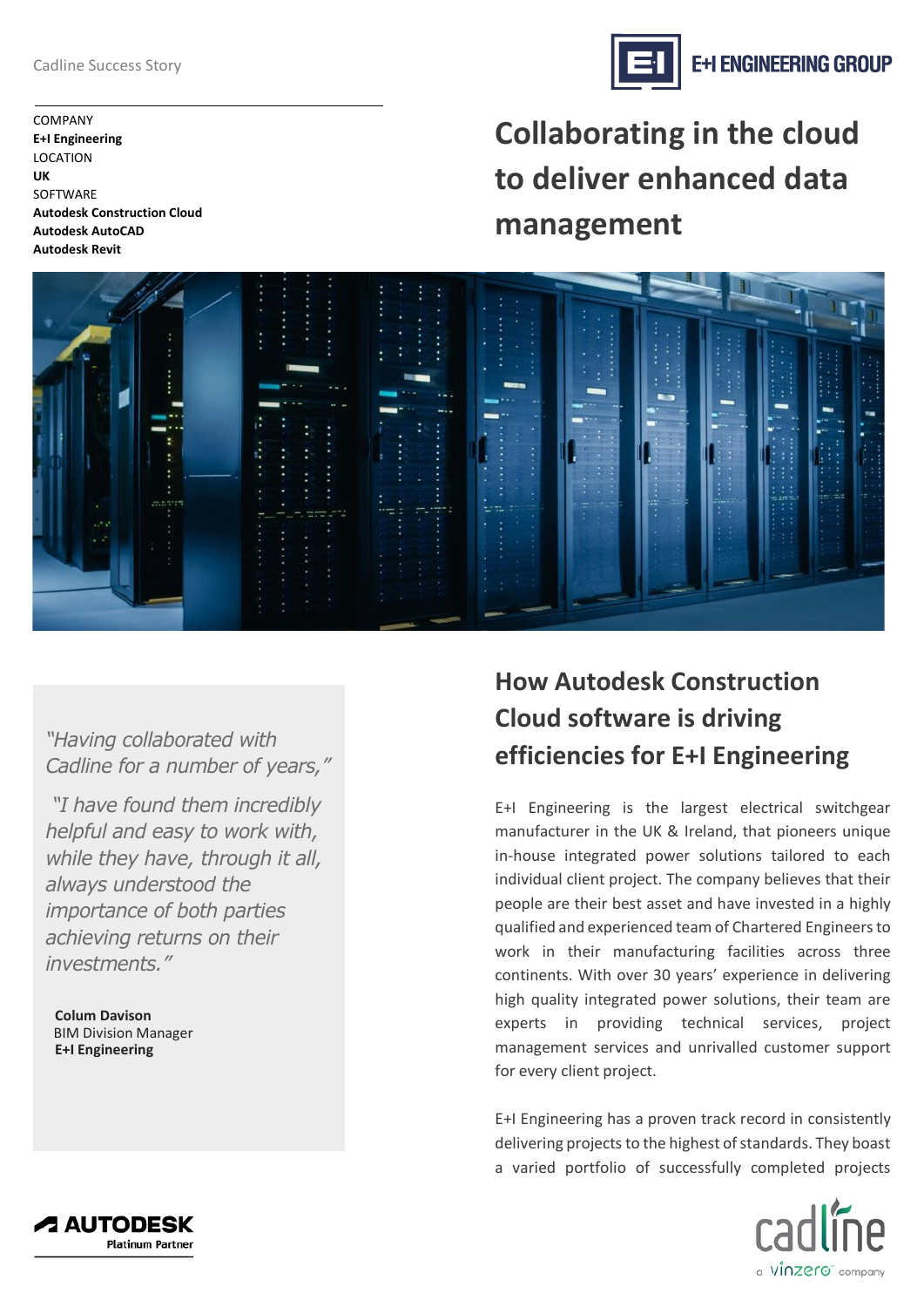## Cadline Success Story

across the globe, specialising in mission critical power distribution for industries such as Data Centres, healthcare, industrial and Transport. With 30 years' experience in the field, their team provides specialist technical services, unrivalled customer support and project management throughout the entire project.



The company has traditionally used a combination of Autodesk AutoCAD and Revit® BIM (Building Information Modelling) software to carry out design work. It uses Revit primarily because it has established itself as industry-standard design software and also because BIM capability is now being asked for as a qualifier onto projects by many of its customers. It bought its design authoring licences from its design and data management partner, Cadline, a company from which it also receives training and support.

Guided by Cadline, E and I Engineering recently invested in Autodesk Construction Cloud construction management software, a tool used for managing design, construction and project data.

## **Building a common data environment**

Working within a Common Data Environment (CDE) has become increasingly important to E+I Engineering. The company has been quick to transition away from paperbased processes and siloed ways of working, both internally and when working with partners, customers



and suppliers. It was looking for a CDE that would enable it to access data from anywhere at any time and build a truly collaborative environment.

That need has become still more urgent since the pandemic struck, with the advent of Covid forcing people to work from home. E+I Engineering estimates that 50- 60% of projects it is involved in today use Autodesk Construction Cloud, so it made sense to adopt it both for projects and for its own internal use.

E+I Engineering's BIM Division Manager Colum Davison, said: "There are other common data environments out there in the marketplace but choosing Autodesk Construction Cloud was an intuitive decision for us. We have used Autodesk software for years and migrating to Autodesk Construction Cloud was the logical next step as we evolve our design and data management capability."

## **Project outcomes**

One of the goals E+I Engineering was looking to achieve from its implementation of Autodesk Construction Cloud was to enhance its own capability by focusing more on creating its own BIM content. It is planning to also make this content available to clients who can access it from the E+I Engineering website.



Davison highlighted the benefits of the new solution. "It enables you to create a comprehensive historical record," he said. "You can roll back and see the timeline and all the various versions of design models. It is also a good central



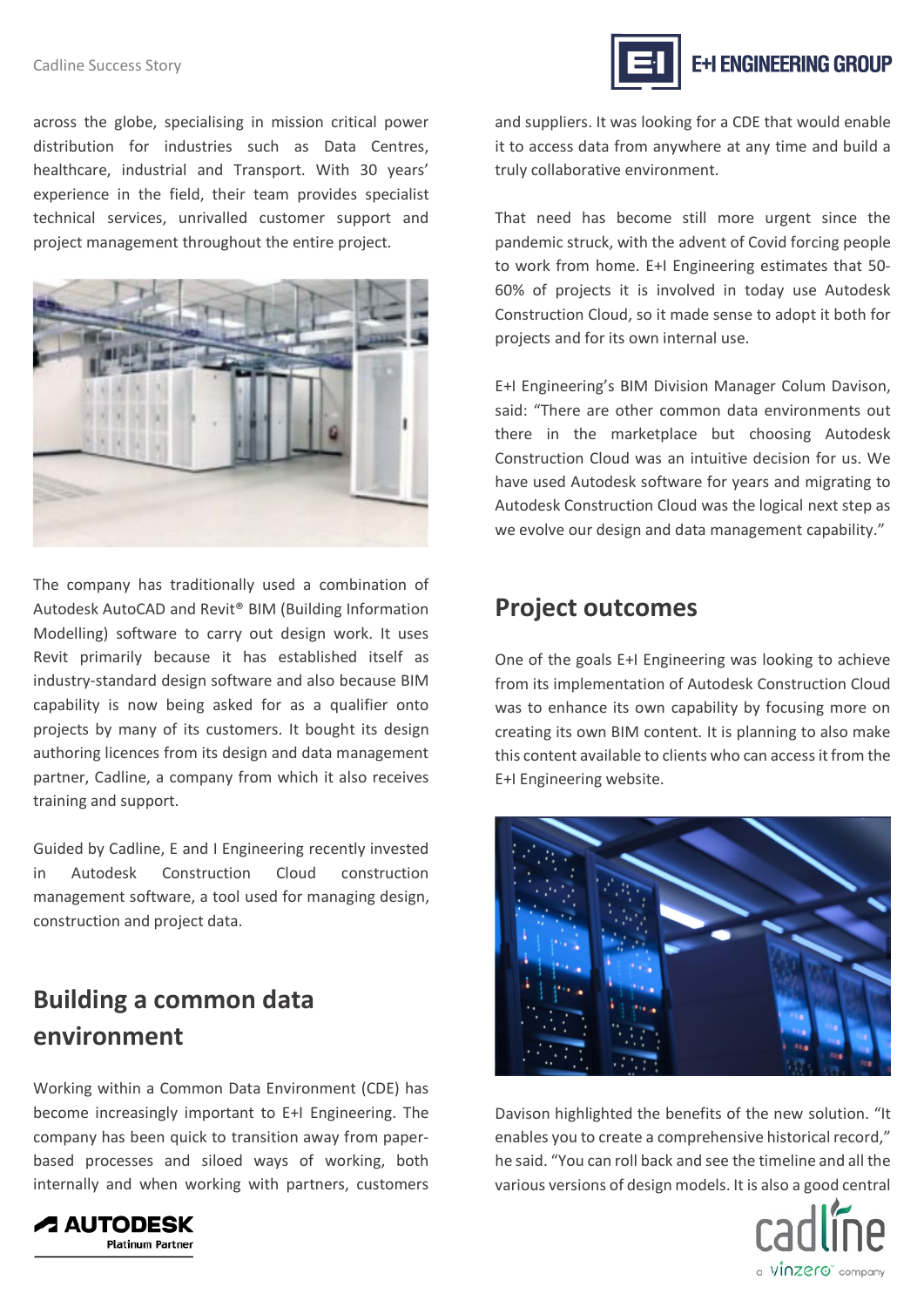## Cadline Success Story

**E+I ENGINEERING GROUP** 

repository for us at the design stage, enabling us to look after Excel and DWT files and share information between the BIM department and project engineers. We can also capture information from site and feed it back into Autodesk Construction Cloud."

## **Putting solutions in place**

Working with Cadline, E+I Engineering has now implemented many of the modules that make up Autodesk Construction Cloud. These includes Autodesk BIM Collaborate, which allows the company to carry out clash detection in the cloud. That helps it to complete effective designs when it receives models in from other disciplines and other agencies, by enabling it to create a federated model which pulls together all the different models highlighting any clashes, and also creates related reports.



Another key model E+I Engineering is using is known as 'Autodesk Build', which is used for onsite activities. This enables the company to see the documentation that is in the field itself on a mobile device but also to interact with those devices and report any data from a checklist or a commissioning sheet back into the cloud, so that it is all stored in a central location.

E+I Engineering rolled out individual modules of the Autodesk solution soon after the implementation. Cadline provided a range of services to help ensure E+I Engineering optimised its use of the software. Cadline's James Philip worked closely with the design team, delivering an implementation project that enabled the business to quickly realise the benefits of its investment into this new technology.

It started with a scoping session which focused on the overall goals of the project. It also provided targeted training, based on what was agreed in the scoping session. This included training for administrators and then separately for core users, with wider training for the rest of the business. E&I Engineering has also commissioned Autodesk to deliver separate training on the software with a wider group of engineers across the business in a bid to drive up adoption levels.

This user and admin training was followed by several ad hoc sessions, where Cadline helped its customer to go through some of the training points to make sure this system is set up and configured correctly. It provided support throughout the implementation and then technical support, delivered through a helpdesk on an ongoing basis until the project closed out about two months later, at which time E+I Engineering reported what worked well; what didn't work and how the two companies could best address issues.

With the implementation complete, E+I Engineering has decided to run every new project through Autodesk Docs, and is also planning to use Autodesk Docs internally to share information across different departments and between designers and engineers. The company now has around 40 licences of Autodesk Construction Cloud products in total.

Davison is happy to pay tribute to the role played by Cadline through this process, and more generally. "Having collaborated with Cadline for a number of years," he said, "I have found them incredibly helpful and easy to work with, while they have, through it all, always understood the importance of both parties achieving returns on their investments."

"They have provided us with various design licences over the years, and more recently have assisted us in selecting